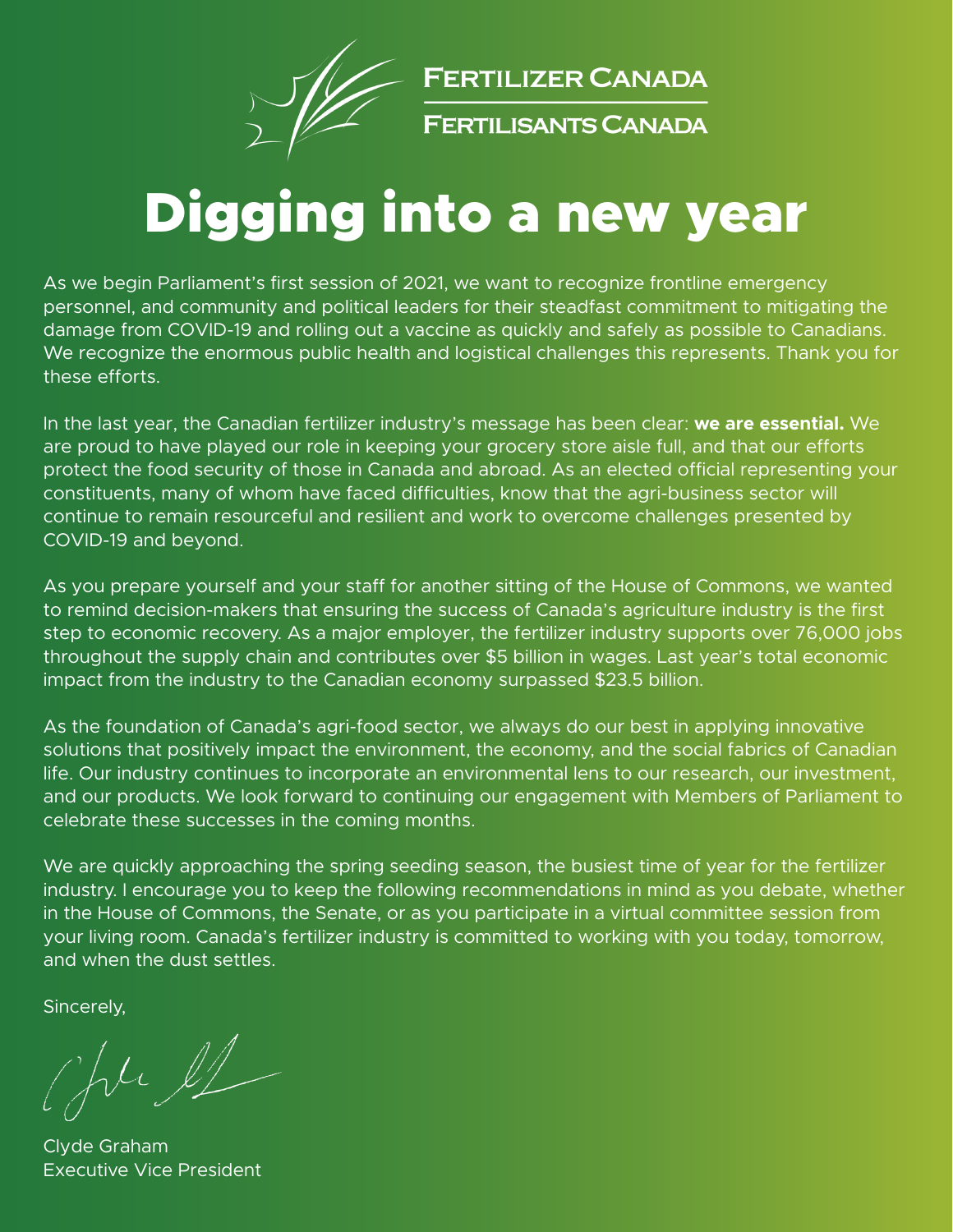

### Promoting Growth

According to the Food and Agriculture Organization of the United Nations, farmers across the world face a unique challenge: increasing crop yields to keep up with the demands of an increasing global population, while contending with decreasing arable land. To accomplish this challenge, society must find new ways to support our agricultural sector and harmonize policy and politics with what science dictates is possible. However, we are increasingly seeing an additional challenge: farmers must meet increasing yield demands but in the most environmentally sustainable way, and with increasing pressure to reduce emissions.

Efficient fertilizer use is the solution. Already, 50 per cent of the world's crop production can be attributed to fertilizer and Canada's fertilizer industry is well positioned to face the sustainability challenges of today and in the future, while supporting the environment, the economy, and the social fabrics of Canadian life.

We believe that our industry can play a key role in Canada's economic and social recovery from the COVID-19 pandemic. Canada's fertilizer industry has remained resourceful and resilient and worked to overcome COVID-19, not only delivering on its commitments to farmers, but reaching record levels for shipments in Canada. Ensuring successful planting seasons is the first step in Canada's economic recovery.

By 2050, the global population is projected to reach 9.7 billion. Food production must increase by 70 per cent in order to feed this growing demand.



\$23.6 billion in total economic impact, \$12.7 billion contributed to GDP

**As a Member of Parliament, we urge you to support the agriculture industry. We are at a critical juncture in Canada and have the opportunity to elevate our status as an agricultural powerhouse and must rise to the moment. We must work together to secure Canada's future as a leader in agri-business.**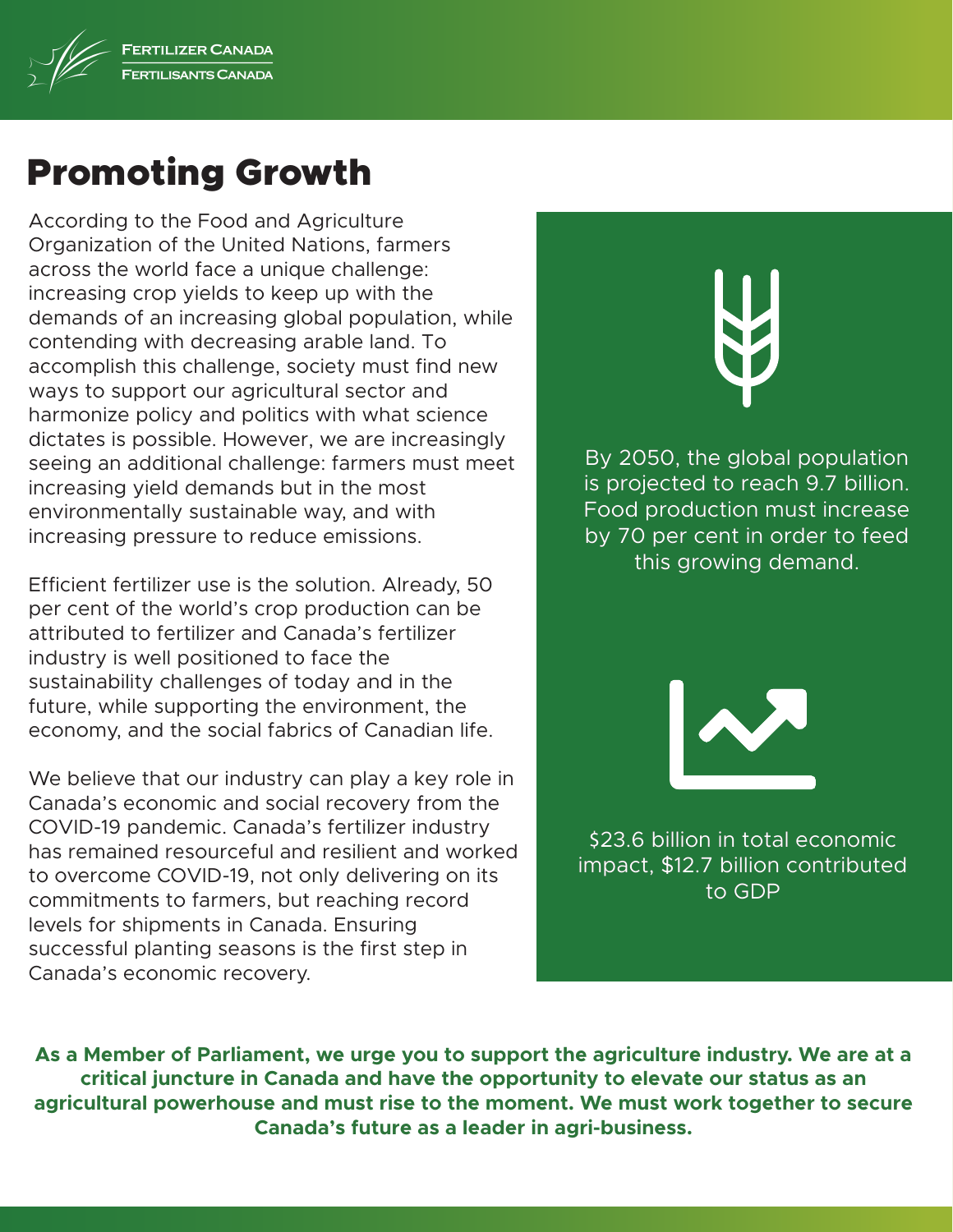

### Investments and Exports

Given the right policy environment our industry can continue to make the investments that keep your grocery store aisles full; food security in Canada and across the world starts with the fertilizer industry. A more competitive landscape means that we can put additional resources to increasing potash and nitrogen fertilizer production, the logistical infrastructure such as port facilities, and distribution terminals, and rural agri-retail facilities, located in hundreds of communities across Canada. These efforts will continue to grow Canada's fertilizer exports over the next decade and maintain its status as a leading exporter of fertilizer products.



**Canadian fertilizer exports are worth over \$7 billion and represent two per cent of all Canadian exports. Altogether, we ship to over 75 countries, worldwide.**

#### **The Federal government should:**



Strive for competitive tax rates and deductions that will encourage capital investment.



Ensure that environmental regulations and the economy go hand-in-hand by requiring Environment and Climate Change Canada to apply a competitiveness lens to all new environmental legislation and regulations.



Protect the integrity of existing free trade agreements, conclude current trade negotiations and aggressively pursue additional trade deals.



Invest in our transportation network, particularly at ports and throughout the railway system, to ensure that all industries remain competitive and support Canada's reputation as a reliable partner.



Support programs that quickly deploy broadband internet to rural areas and allow for the agricultural sector to take advantage of new and emerging technology.



Explicitly require future greenhouse gas policies to recognize and protect the energy-intensive, trade-exposed (EITE) status of certain industries, such as fertilizer, to minimize carbon leakage while protecting Canadian jobs.